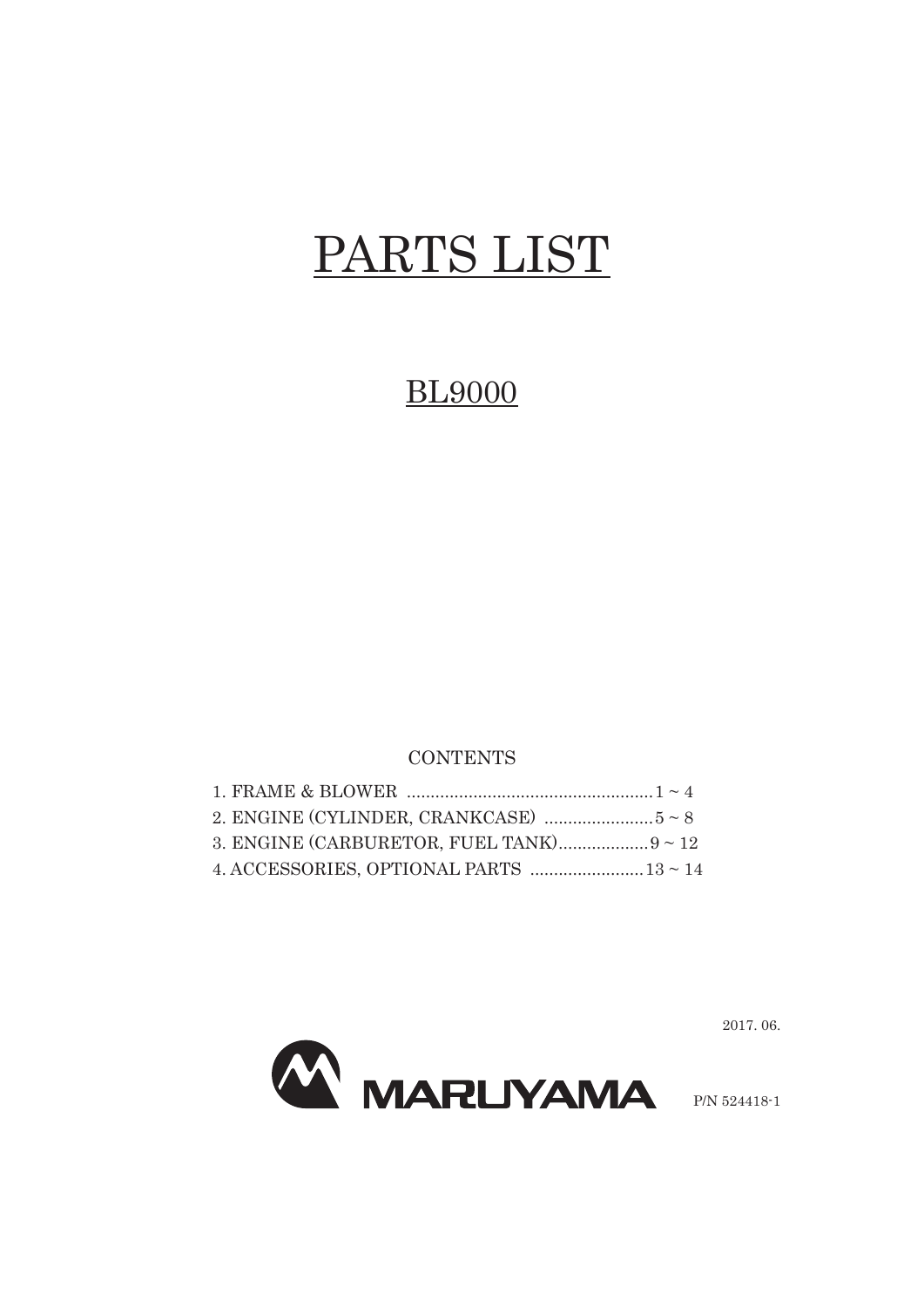1. BL9000 FRAME & BLOWER

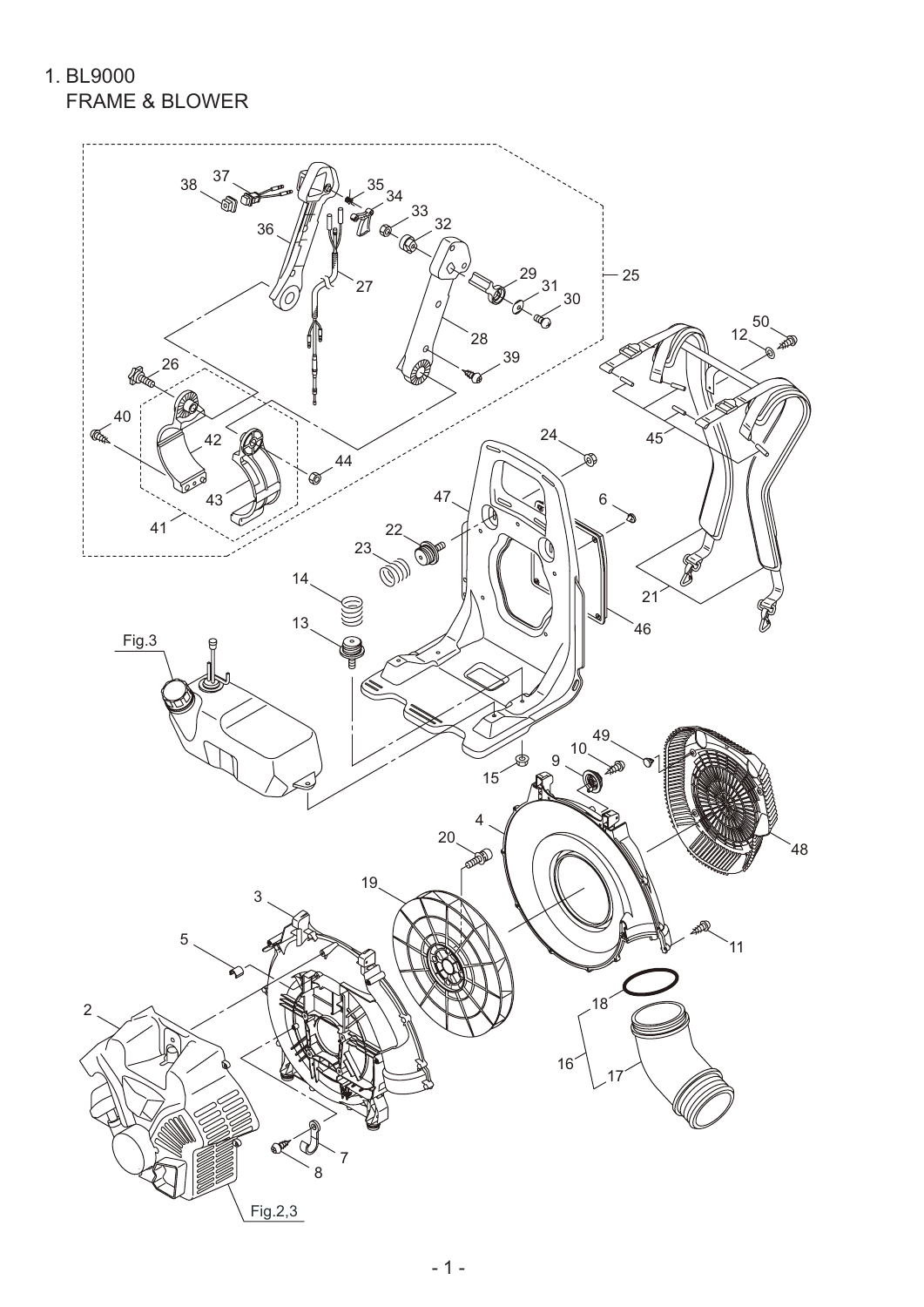| Ref. No. | Part No. | Part Name            | $Q'$ ty        | Remarks        |
|----------|----------|----------------------|----------------|----------------|
| $1 - 1$  | 395867   | <b>BL9000</b>        | 1              |                |
| $1 - 2$  | 278382   | Engine               | $\mathbf 1$    | CE800/02       |
| $1 - 3$  | 275864   | Fan Case (E)         | $\mathbf{1}$   |                |
| $1 - 4$  | 275868   | Fan Case (S)         | 1              |                |
| $1-5$    | 276361   | Collar               | $\mathbf{1}$   |                |
|          |          |                      |                |                |
| $1-6$    | 100749   | Fastener             | 4              | #7             |
| $1 - 7$  | 109051   | Clamp                | 1              |                |
| $1 - 8$  | 082697   | <b>Tapping Screw</b> | $\mathbf{1}$   | M5x10          |
| $1 - 9$  | 275966   | Plug B               | $\overline{2}$ |                |
| $1 - 10$ | 131523   | <b>Tapping Screw</b> | $\overline{2}$ | M5x20          |
| $1 - 11$ | 130420   | <b>Tapping Screw</b> | 12             | M5x25          |
| $1 - 12$ | 261189   | Washer               | $\mathbf{1}$   | 6x16.5xt1.2    |
| $1 - 13$ | 275965   | Plug A Comp          | $\overline{2}$ |                |
| $1 - 14$ | 275967   | Spring               | $\overline{2}$ | 2.9-50L        |
| $1 - 15$ | 127228   | Nut                  | $\overline{2}$ | M <sub>6</sub> |
|          |          |                      |                |                |
| $1 - 16$ | 275870   | Flexible Pipe Ass'y  | $\mathbf{1}$   | Incl. 17, 18   |
| $1 - 17$ | 275871   | <b>Elbow Pipe</b>    | $\mathbf{1}$   |                |
| $1 - 18$ | 275873   | O-Ring               | $\mathbf{1}$   | V95            |
| $1 - 19$ | 275874   | Fan                  | 1              |                |
| $1 - 20$ | 275877   | Cap Screw            | $\overline{4}$ | M6X25          |
|          |          |                      |                |                |
| $1 - 21$ | 276456   | Knapsack Band        | $\mathbf{1}$   |                |
| $1 - 22$ | 275965   | Plug A Comp          | $\overline{2}$ |                |
| $1 - 23$ | 275967   | Spring               | $\overline{2}$ | 2.9-50L        |
| $1 - 24$ | 127228   | Nut                  | $\overline{2}$ | M <sub>6</sub> |
| $1 - 25$ | 275878   | Throttle Ass'y       | $\mathbf{1}$   | Incl.26-44     |
| $1 - 26$ | 276459   | Knob Bolt            | 1              | M6x40          |
| $1 - 27$ | 276297   | Throttle Wire Ass'y  | $\mathbf 1$    |                |
| $1 - 28$ | 275881   | Throttle Case A      | $\mathbf 1$    |                |
| $1 - 29$ | 272721   | Lever                | $\mathbf 1$    |                |
| $1 - 30$ | 273211   | Screw                | $\mathbf{1}$   | 5x18           |
|          |          |                      |                |                |
| $1 - 31$ | 272724   | Spring Washer        | 1              |                |
| $1 - 32$ | 275883   | Link                 | 1              |                |
| $1 - 33$ | 230662   | <b>Nut</b>           | 1              | M <sub>5</sub> |
| $1 - 34$ | 275885   | Lever                | 1              |                |
| $1 - 35$ | 275887   | Spring               | 1              |                |
| $1 - 36$ | 275888   | Throttle Case B      | 1              |                |
| $1 - 37$ | 275890   | <b>Stop Switch</b>   | 1              |                |
| $1 - 38$ | 222138   | Cover, Switch        | 1              |                |
| $1 - 39$ | 235679   | Screw                | 4              |                |
|          |          |                      | $\mathbf{1}$   |                |
| $1 - 40$ | 131523   | <b>Tapping Screw</b> |                | M5x20          |
| $1 - 41$ | 275891   | Band Ass'y           | $\mathbf{1}$   | Incl.42,43     |
| $1 - 42$ | 275892   | Band (A)             | 1              |                |
| $1 - 43$ | 275894   | Band (B)             | 1              |                |
| $1 - 44$ | 127298   | <b>Nut</b>           | $\mathbf{1}$   | M <sub>6</sub> |
| $1 - 45$ | 125717   | Pin                  | $\overline{4}$ |                |
|          |          |                      |                |                |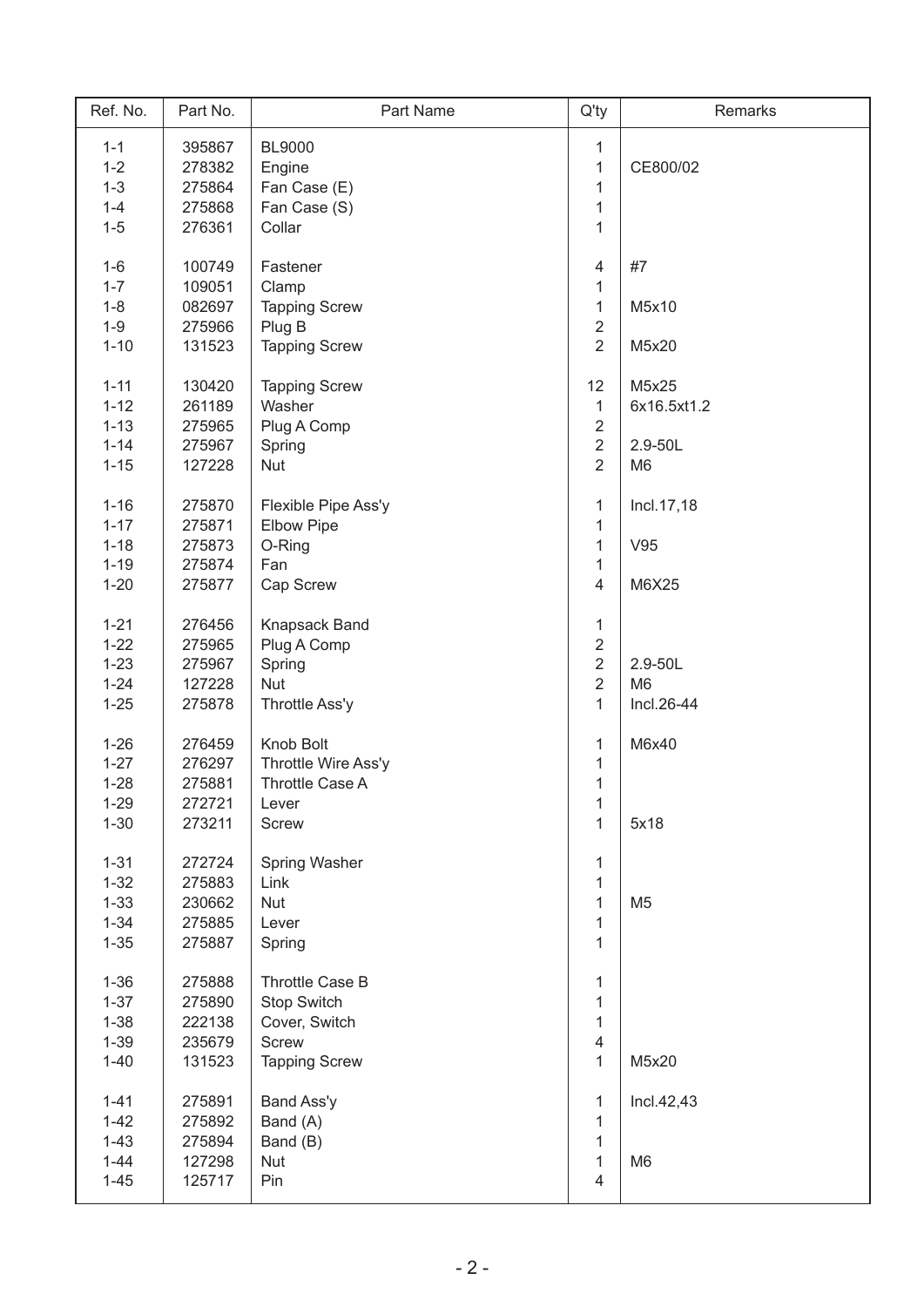1. BL9000 FRAME & BLOWER

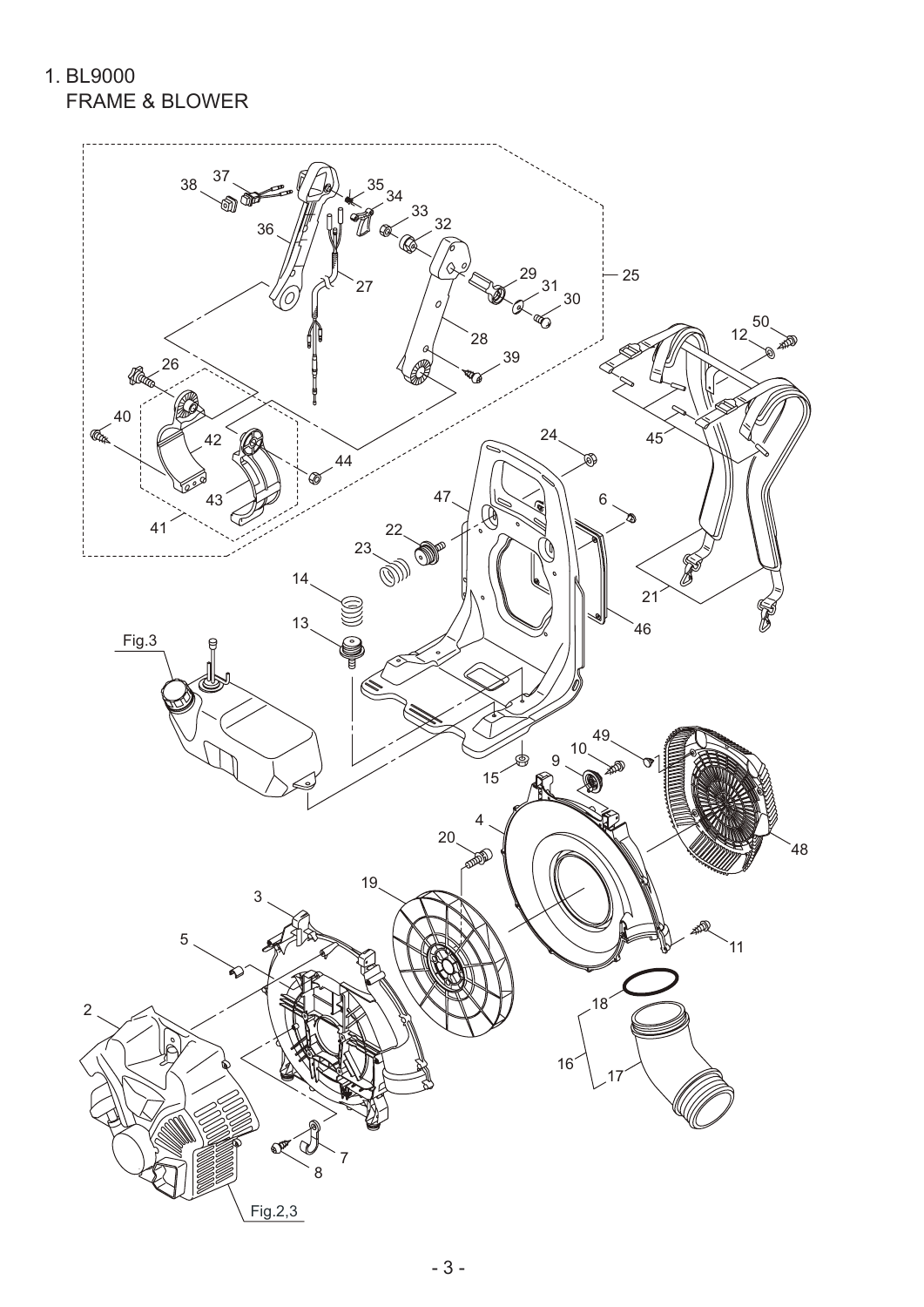| Ref. No.                                                 | Part No.                                       | Part Name                                                         | $Q'$ ty                                                                    | Remarks     |
|----------------------------------------------------------|------------------------------------------------|-------------------------------------------------------------------|----------------------------------------------------------------------------|-------------|
| $1 - 46$<br>$1 - 47$<br>$1 - 48$<br>$1 - 49$<br>$1 - 50$ | 276460<br>275898<br>275900<br>100749<br>086069 | Cushion Pad<br>Flame<br>Guard<br>Fastener<br><b>Tapping Screw</b> | $\mathbf{1}$<br>$\mathbf{1}$<br>$\mathbf{1}$<br>$\sqrt{5}$<br>$\mathbf{1}$ | #7<br>M6x12 |
|                                                          |                                                |                                                                   |                                                                            |             |
|                                                          |                                                |                                                                   |                                                                            |             |
|                                                          |                                                |                                                                   |                                                                            |             |
|                                                          |                                                |                                                                   |                                                                            |             |
|                                                          |                                                |                                                                   |                                                                            |             |
|                                                          |                                                |                                                                   |                                                                            |             |
|                                                          |                                                |                                                                   |                                                                            |             |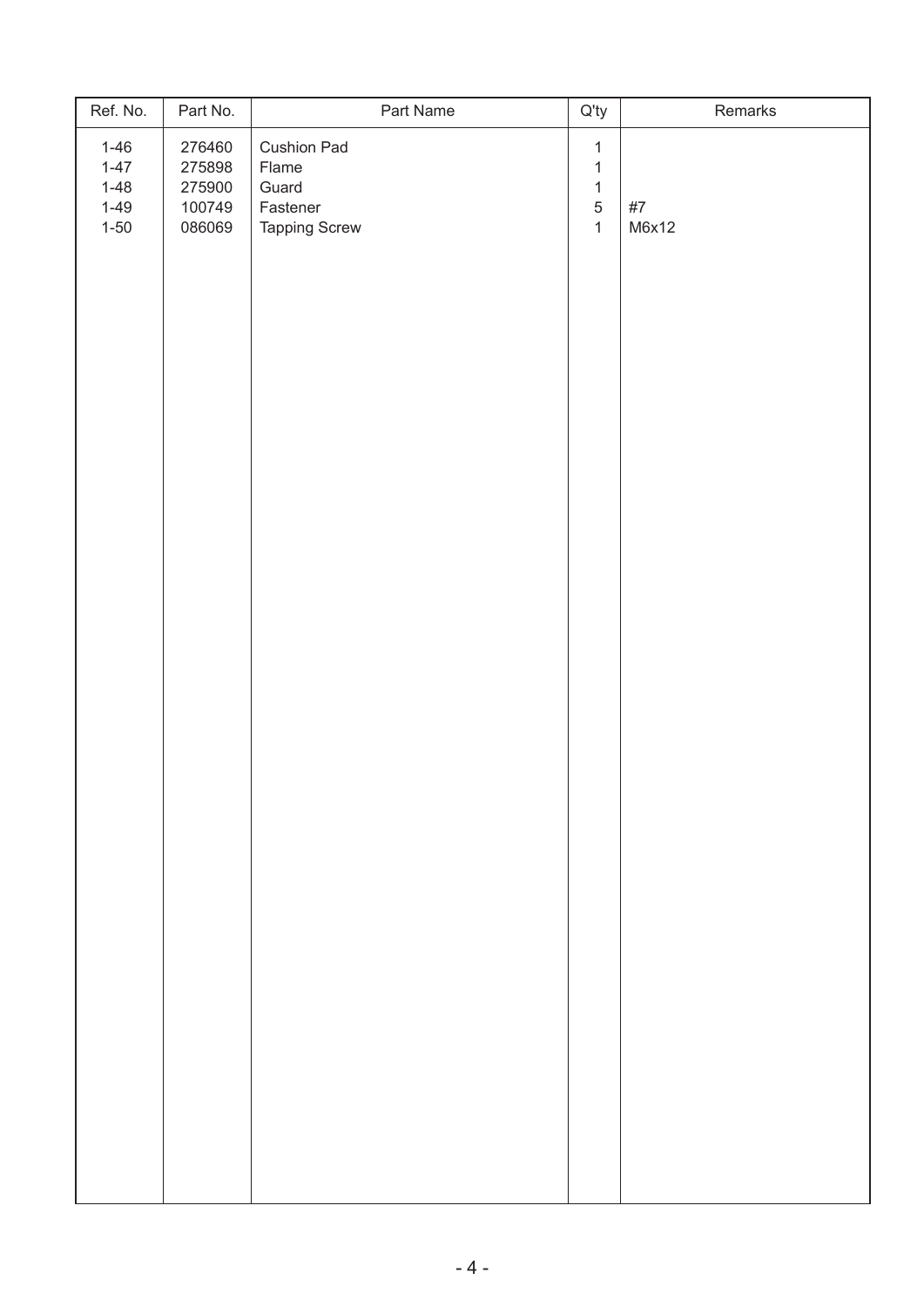2. BL9000

ENGINE (CYLINDER, CRANKCASE)

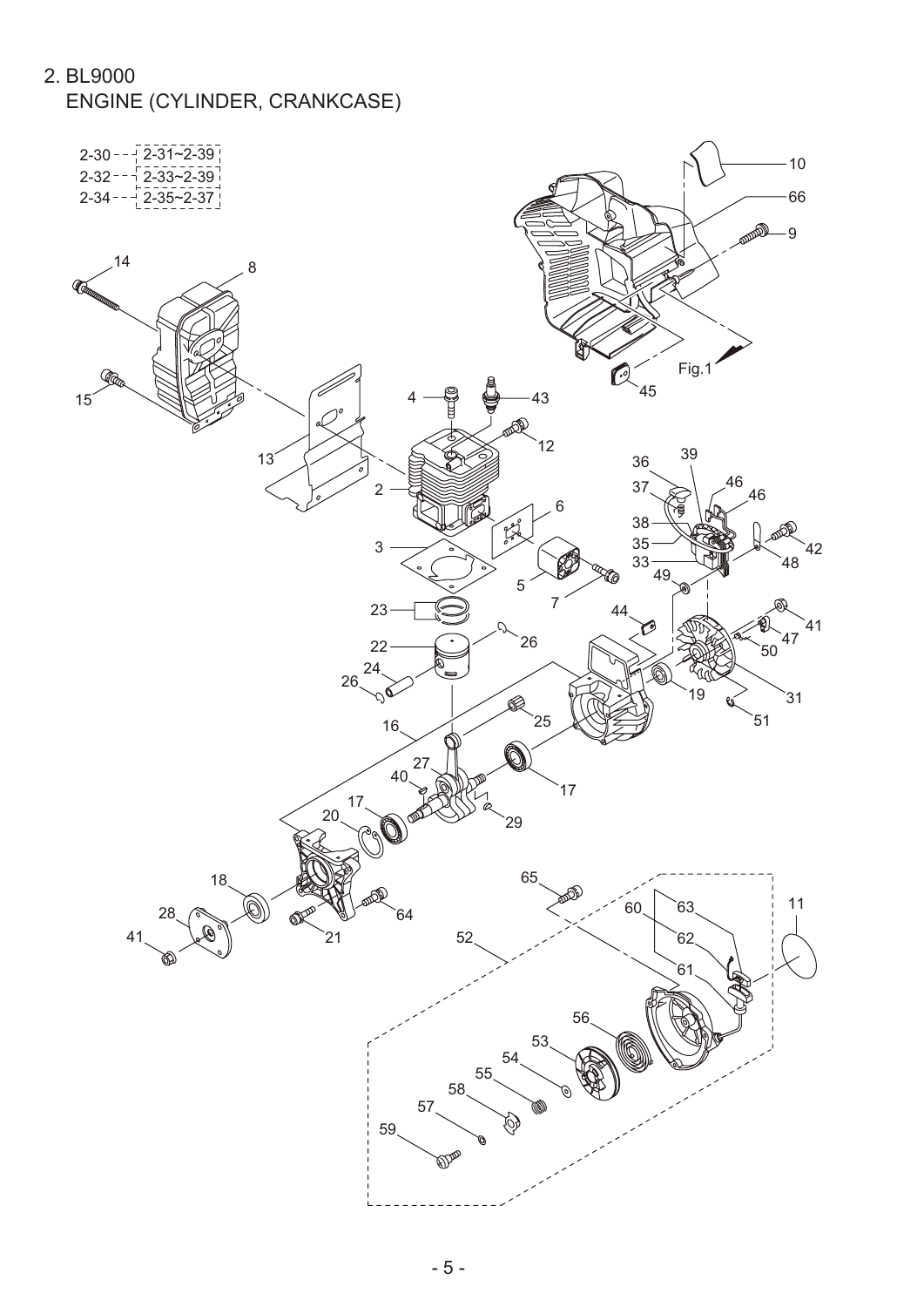| Ref. No. | Part No. | Part Name             | $Q'$ ty                 | Remarks          |
|----------|----------|-----------------------|-------------------------|------------------|
| $2 - 1$  | 278382   | Engine                | 1                       | CE800/02         |
| $2 - 2$  | 275765   | <b>Cylinder Comp</b>  | 1                       |                  |
| $2 - 3$  | 275760   | Gasket                | $\mathbf{1}$            |                  |
| $2 - 4$  | 261246   | Cap Screw             | 4                       | M5x25            |
| $2 - 5$  | 276109   | Insulator             | 1                       |                  |
|          |          |                       |                         |                  |
| $2 - 6$  | 276110   | Gasket                | 1                       |                  |
| $2 - 7$  | 277832   | Cap Screw             | $\overline{4}$          | M5x30            |
| $2 - 8$  | 278384   | Muffler Ass'y         | 1                       | $Incl.9-11$      |
| $2 - 9$  | 131523   | <b>Tapping Screw</b>  | 5                       | M5x20            |
| $2 - 10$ | 277462   | Grommet               | $\mathbf{1}$            |                  |
|          |          |                       |                         |                  |
| $2 - 11$ | 134368   | Label                 | $\mathbf{1}$            |                  |
| $2 - 12$ | 264223   | Cap Screw             | $\mathbf{1}$            | M5x40            |
| $2 - 13$ | 276111   | Gasket                | $\mathbf{1}$            |                  |
| $2 - 14$ | 261607   | Cap Screw             | $\overline{2}$          | M5x16            |
| $2 - 15$ | 276154   | Cap Screw             | $\overline{2}$          | M6x70            |
|          |          |                       |                         |                  |
| $2 - 16$ | 276112   | Crankcase             | $\mathbf{1}$            |                  |
| $2 - 17$ | 276117   | <b>Bearing</b>        | $\overline{2}$          |                  |
| $2 - 18$ | 276118   | Oil Seal              | $\mathbf 1$             |                  |
| $2 - 19$ | 262565   | Oil Seal              | 1                       | <b>ISCD15257</b> |
| $2 - 20$ | 276119   | Snap Ring             | 1                       |                  |
|          |          |                       |                         |                  |
| $2 - 21$ | 234636   | Cap Screw             | 4                       | M5x35            |
| $2 - 22$ | 277475   | Piston                | $\mathbf{1}$            |                  |
| $2 - 23$ | 275757   | <b>Piston Ring</b>    | $\overline{2}$          |                  |
| $2 - 24$ | 278019   | Piston Pin            | $\mathbf{1}$            |                  |
| $2 - 25$ | 278471   | Bearing, Needle       | $\mathbf{1}$            | KBK12x15x14.3x5  |
|          |          |                       |                         |                  |
| $2 - 26$ | 276122   | Cir Crip              | $\overline{\mathbf{c}}$ |                  |
| $2 - 27$ | 276123   | Shaft Comp            | $\mathbf{1}$            |                  |
| $2 - 28$ | 276129   | Adapter               | $\mathbf 1$             |                  |
| $2 - 29$ | 261076   | Woodruff Key          | $\mathbf{1}$            | 3x10             |
| $2 - 30$ | 276100   | Magneto Ass'y         | 1                       | Incl.31-39       |
|          |          |                       |                         |                  |
| $2 - 31$ | 276032   | Rotor                 | 1                       |                  |
| $2 - 32$ | 276465   | Ignition Coil Ass'y   | $\mathbf{1}$            | Incl.33-39       |
| $2 - 33$ | 267401   | Coil                  | 1                       |                  |
| $2 - 34$ | 276466   | Spark Plug Wire Ass'y | $\mathbf{1}$            | Incl.35-37       |
| $2 - 35$ | 276467   | Spark Plug Wire       | $\mathbf{1}$            |                  |
|          |          |                       |                         |                  |
| $2 - 36$ | 282292   | Plug Boot             | 1                       |                  |
| $2 - 37$ | 261075   | Connector             | 1                       |                  |
| $2 - 38$ | 261072   | Cap                   | $\mathbf{1}$            |                  |
| $2 - 39$ | 276468   | Tube                  | 1                       |                  |
| $2 - 40$ | 261076   | Woodruff Key          | $\mathbf{1}$            | 3x10             |
|          |          |                       |                         |                  |
| $2 - 41$ | 276302   | <b>Nut</b>            | $\overline{2}$          |                  |
| $2 - 42$ | 281211   | Cap Screw             | $\overline{2}$          | M4x20            |
| $2 - 43$ | 288264   | Spark Plug            | $\mathbf{1}$            | BPMR8Y           |
| $2 - 44$ | 285549   | Grommet               | 1                       |                  |
| $2 - 45$ | 285807   | Grommet               | 1                       |                  |
|          |          |                       |                         |                  |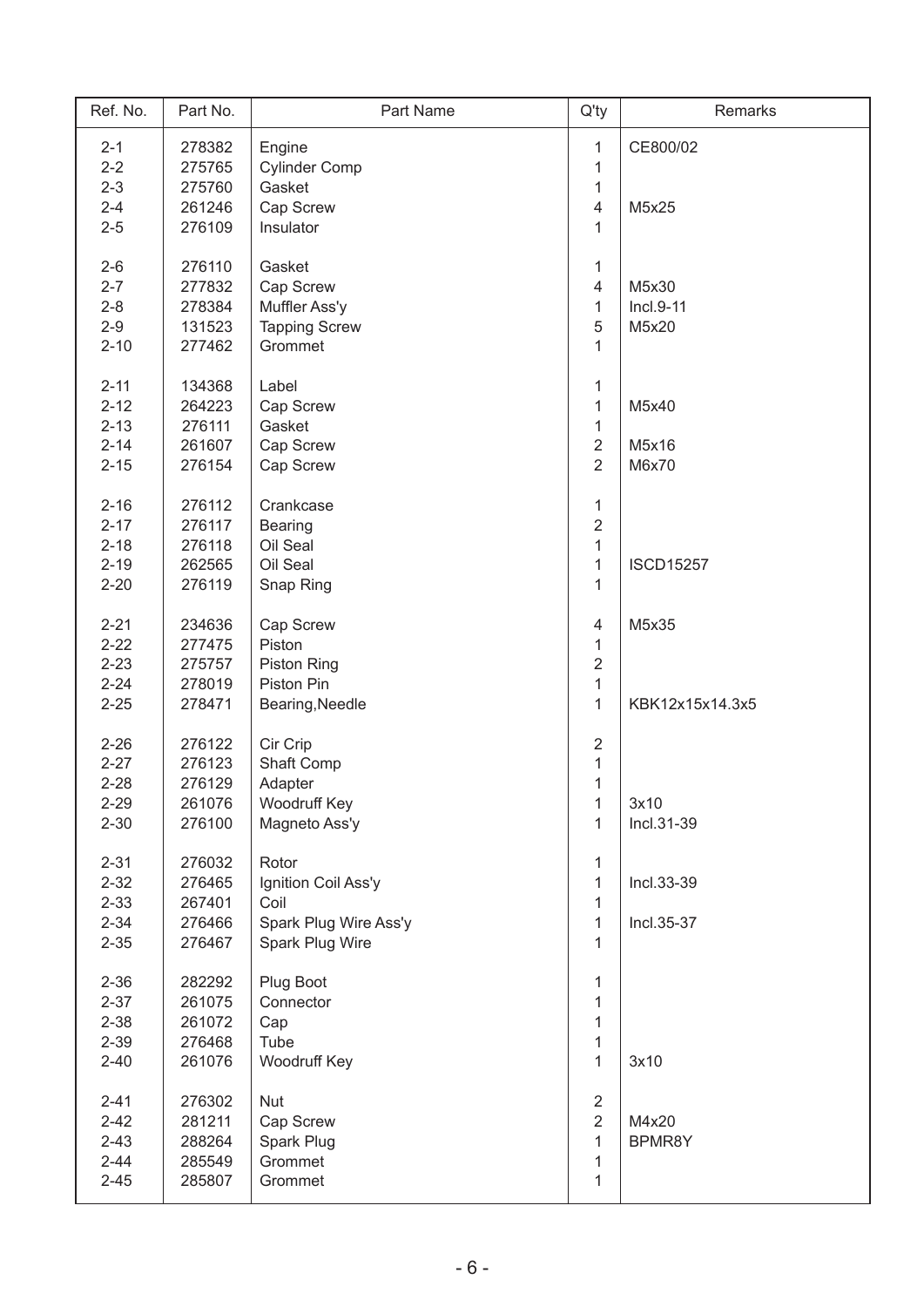2. BL9000

ENGINE (CYLINDER, CRANKCASE)

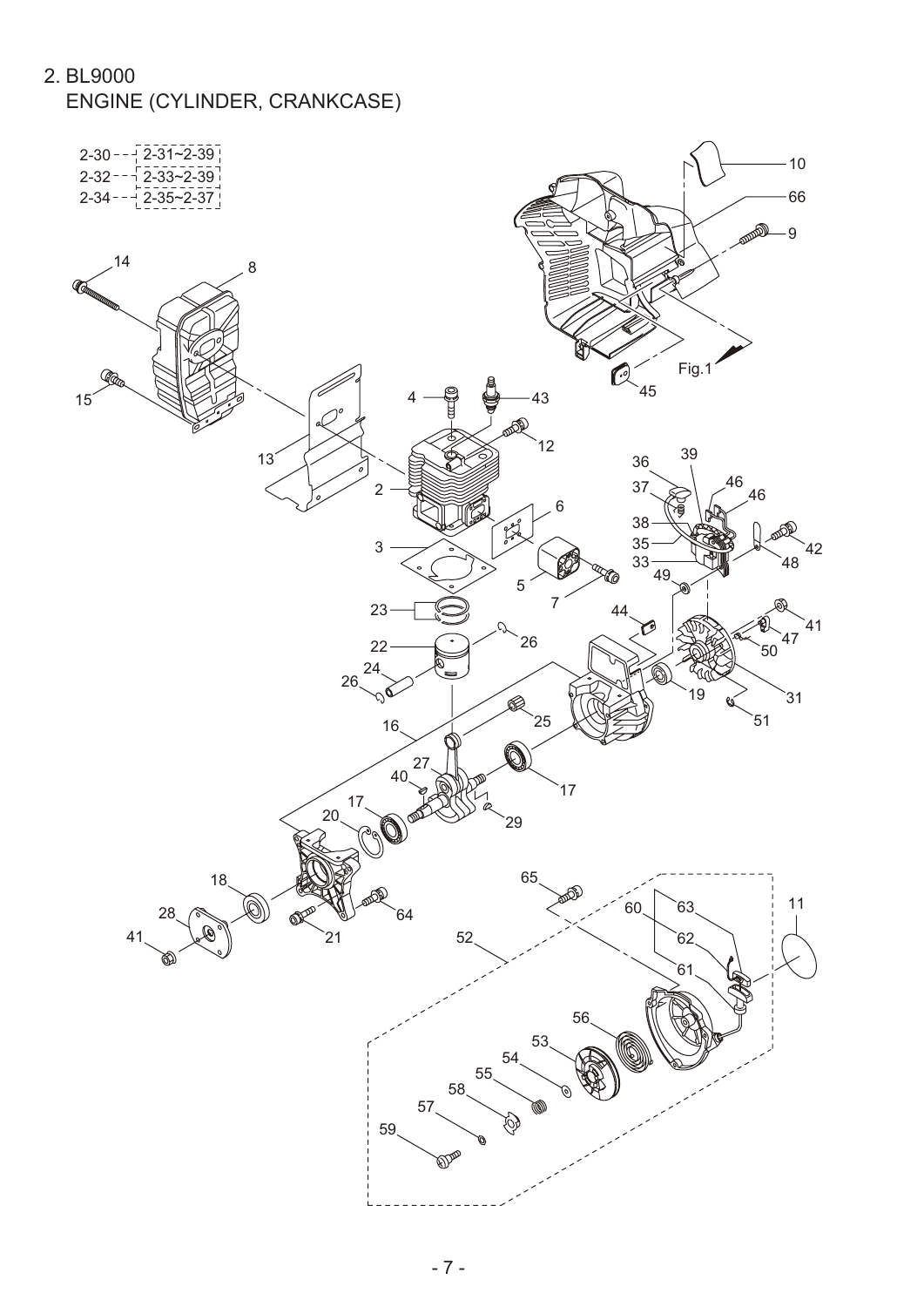| Ref. No. | Part No. | Part Name           | $Q'$ ty        | Remarks    |
|----------|----------|---------------------|----------------|------------|
| $2 - 46$ | 281864   | Lead                | $\overline{2}$ |            |
| $2 - 47$ | 276133   | Ratchet             | $\overline{2}$ |            |
| $2 - 48$ | 277770   | Clamp               | $\mathbf{1}$   |            |
| $2 - 49$ | 289481   | Spacer              | $\overline{2}$ |            |
| $2 - 50$ | 262637   | Return Spring       | $\overline{2}$ |            |
|          |          |                     |                |            |
| $2 - 51$ | 262638   | E-Ring              | $\overline{2}$ |            |
| $2 - 52$ | 276131   | Starter Ass'y       | $\mathbf{1}$   | Incl.53-63 |
| $2 - 53$ | 276035   | Reel                | $\mathbf{1}$   |            |
| $2 - 54$ | 276036   | Washer              | $\mathbf{1}$   |            |
| $2 - 55$ | 276037   | Spring              | $\mathbf 1$    |            |
| $2 - 56$ | 276038   | Spiral Spring       | 1              |            |
| $2 - 57$ | 276039   | Washer              | 1              |            |
| $2 - 58$ | 276040   | Plate               | 1              |            |
| $2 - 59$ | 276041   | Screw               | $\mathbf{1}$   |            |
| $2 - 60$ | 276042   | Rope Ass'y          | $\mathbf 1$    | Incl.61-63 |
|          |          |                     |                |            |
| $2 - 61$ | 276043   | <b>Starter Rope</b> | 1              |            |
| $2 - 62$ | 262633   | Starter Grip        | 1              |            |
| $2 - 63$ | 262981   | Cap                 | 1              |            |
| $2 - 64$ | 275877   | Cap Screw           | $\overline{4}$ | M6X25      |
| $2 - 65$ | 268940   | Screw               | $\mathfrak{S}$ | M5x18      |
| $2 - 66$ | 276163   | Top Cover           | 1              |            |
|          |          |                     |                |            |
|          |          |                     |                |            |
|          |          |                     |                |            |
|          |          |                     |                |            |
|          |          |                     |                |            |
|          |          |                     |                |            |
|          |          |                     |                |            |
|          |          |                     |                |            |
|          |          |                     |                |            |
|          |          |                     |                |            |
|          |          |                     |                |            |
|          |          |                     |                |            |
|          |          |                     |                |            |
|          |          |                     |                |            |
|          |          |                     |                |            |
|          |          |                     |                |            |
|          |          |                     |                |            |
|          |          |                     |                |            |
|          |          |                     |                |            |
|          |          |                     |                |            |
|          |          |                     |                |            |
|          |          |                     |                |            |
|          |          |                     |                |            |
|          |          |                     |                |            |
|          |          |                     |                |            |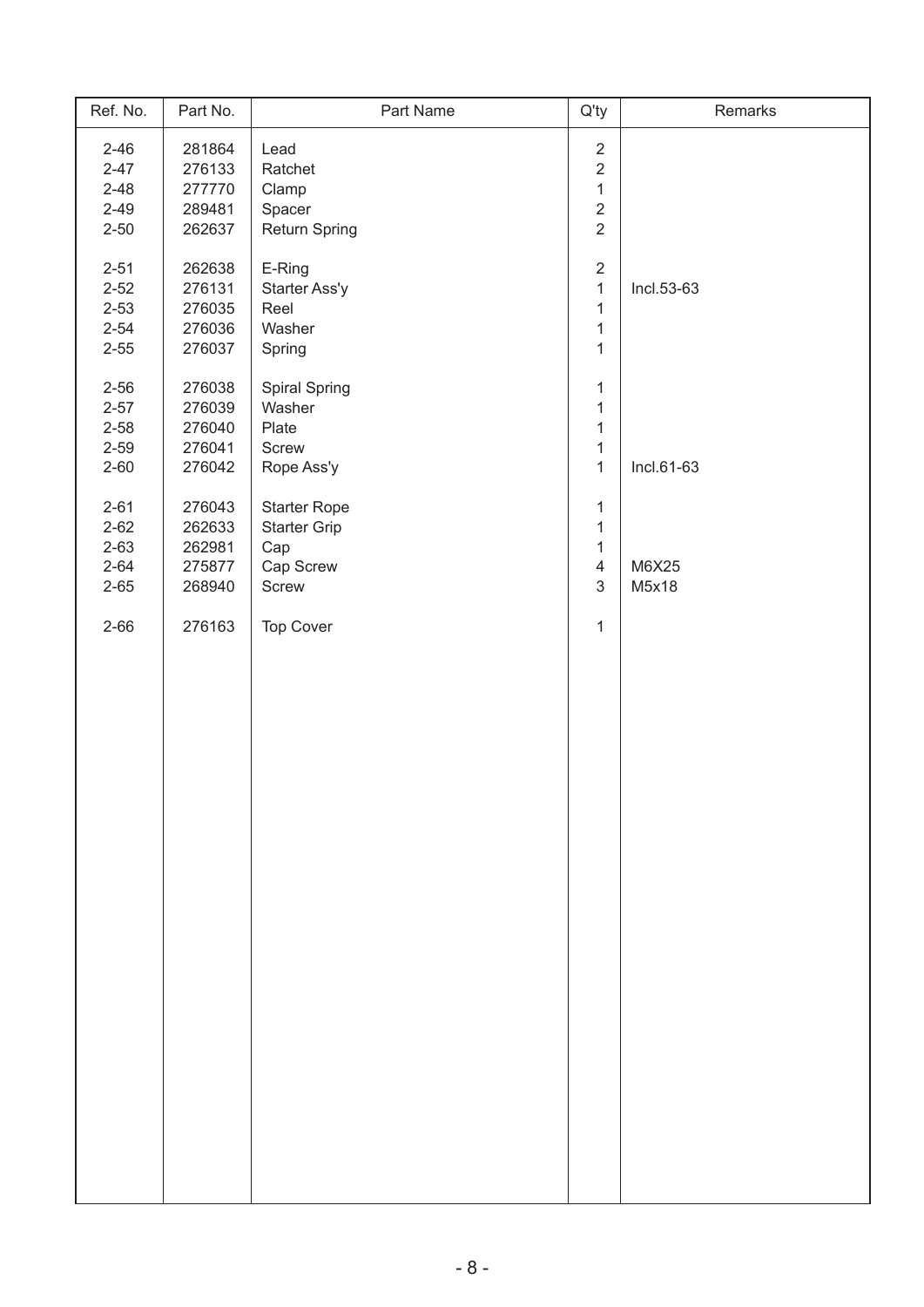3. BL9000 ENGINE (CARBURETOR, FUEL TANK)

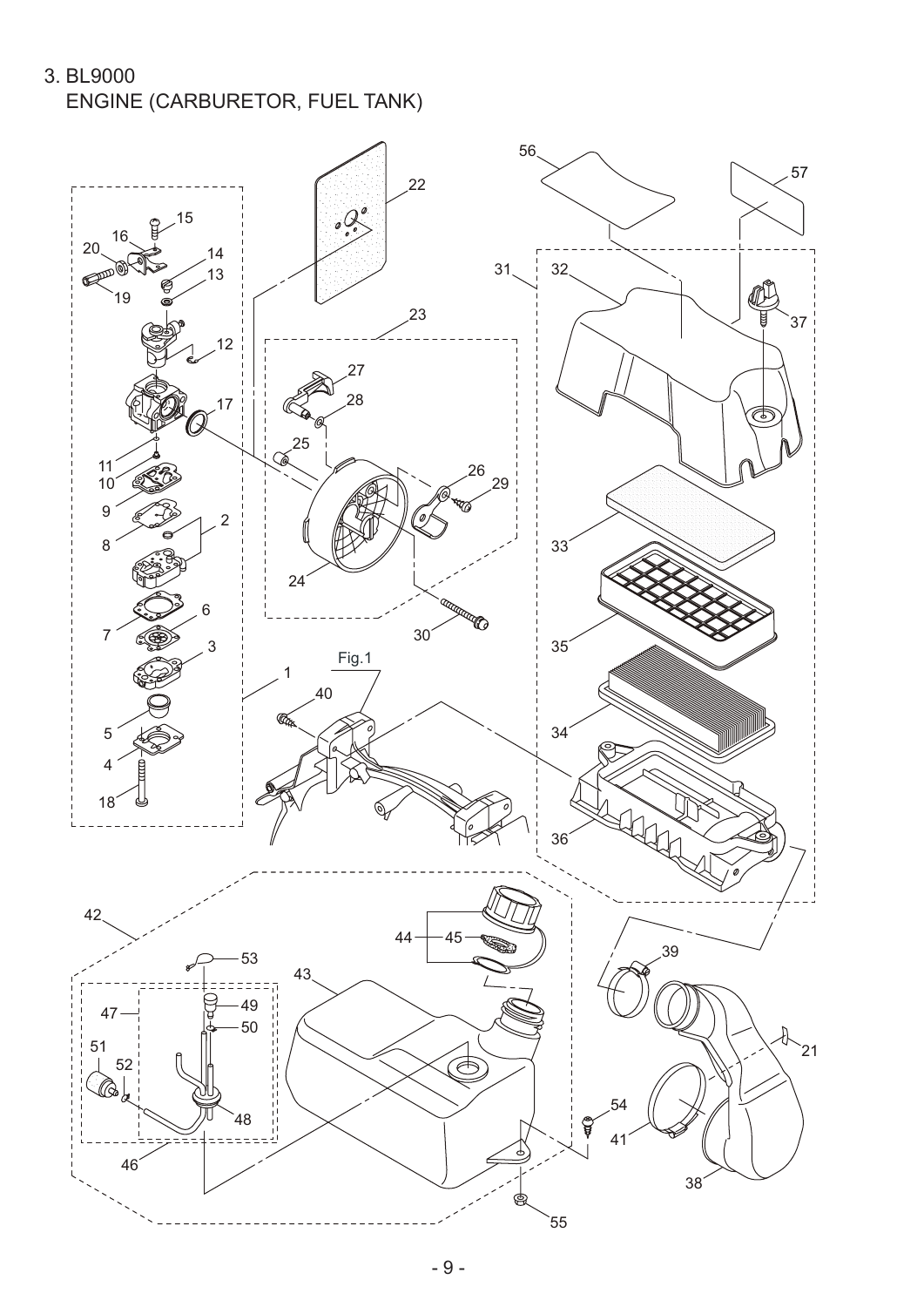| Ref. No. | Part No. | Part Name             | $Q'$ ty                 | Remarks     |
|----------|----------|-----------------------|-------------------------|-------------|
| $3 - 1$  | 276045   | Carburetor Ass'y      | 1                       | $Incl.2-20$ |
| $3 - 2$  | 263739   | Pump Body             | $\mathbf{1}$            |             |
| $3 - 3$  | 262991   | Purge Body            | $\mathbf 1$             |             |
| $3-4$    | 262992   | <b>Cover Plate</b>    | $\mathbf{1}$            |             |
| $3-5$    | 261874   | <b>Primer Bulb</b>    | $\mathbf{1}$            |             |
|          |          |                       |                         |             |
| $3-6$    | 283905   | Diaphragm, Meterring  | 1                       |             |
| $3 - 7$  | 262993   | Gasket                | 1                       |             |
| $3 - 8$  | 262994   | Diaphragm, Fuel Pump  | $\mathbf{1}$            |             |
| $3-9$    | 282576   | Gasket                | $\mathbf{1}$            |             |
| $3 - 10$ | 286900   | Jet                   | $\mathbf{1}$            |             |
|          |          |                       |                         |             |
| $3 - 11$ | 261871   | O-Ring                | 1                       |             |
| $3 - 12$ | 261876   | E-Ring                | $\mathbf{1}$            |             |
| $3 - 13$ | 264678   | Washer                | $\mathbf{1}$            |             |
| $3 - 14$ | 261658   | Swivel                | 1                       |             |
| $3 - 15$ | 261875   | <b>Screw</b>          | $\mathbf{1}$            |             |
|          |          |                       |                         |             |
| $3 - 16$ | 264677   | <b>Bracket</b>        | $\overline{\mathbf{4}}$ |             |
| $3 - 17$ | 261657   | Packing               | $\mathbf{1}$            |             |
| $3 - 18$ | 262996   | <b>Screw</b>          | 4                       |             |
| $3 - 19$ | 261877   | Adapter               | $\mathbf{1}$            |             |
| $3 - 20$ | 261878   | <b>Nut</b>            | $\mathbf{1}$            |             |
|          |          |                       |                         |             |
| $3 - 21$ | 277762   | Label                 | $\mathbf{1}$            |             |
| $3 - 22$ | 276134   | Gasket                | $\mathbf 1$             |             |
| $3 - 23$ | 276150   | Case Ass'y            | $\mathbf{1}$            | Incl.24-29  |
| $3 - 24$ | 276151   | Case Body             | $\mathbf{1}$            |             |
| $3 - 25$ | 277830   | Sleeve                | $\overline{2}$          |             |
| $3 - 26$ | 276152   | Valve                 | $\mathbf{1}$            |             |
| $3 - 27$ | 276153   | Lever                 | $\mathbf 1$             |             |
| $3 - 28$ | 284816   | Washer                | $\mathbf{1}$            | 6.4x11x0.15 |
| $3 - 29$ | 269032   | <b>Screw</b>          | 1                       |             |
| $3 - 30$ | 274106   | Cap Screw             | $\overline{2}$          | M5x55       |
|          |          |                       |                         |             |
| $3 - 31$ | 276463   | Air Cleaner Box Ass'y | 1                       | Incl.32-37  |
| $3 - 32$ | 276155   | Air Cleaner Box Cover | 1                       |             |
| $3 - 33$ | 276143   | Element               | $\mathbf{1}$            |             |
| $3 - 34$ | 276139   | Air Cleaner           | 1                       |             |
| $3 - 35$ | 276157   | Air Cleaner Case      | $\mathbf{1}$            |             |
|          |          |                       |                         |             |
| $3 - 36$ | 276159   | Air Cleaner Box Ass'y | 1                       |             |
| $3 - 37$ | 276999   | Knob Bolt             | $\overline{2}$          |             |
| $3 - 38$ | 276161   | Intake Pipe           | 1                       |             |
| $3 - 39$ | 277547   | Clump Ass'y           | $\mathbf{1}$            | #55         |
| $3 - 40$ | 086071   | <b>Tapping Screw</b>  | $\overline{4}$          | M6x16       |
|          |          |                       |                         |             |
| $3 - 41$ | 277548   | Clump Ass'y           | $\mathbf{1}$            | #90         |
| $3 - 42$ | 134755   | Tank Ass'y            | 1                       | Incl.43-53  |
| $3 - 43$ | 277090   | <b>Fuel Tank</b>      | 1                       |             |
| $3 - 44$ | 131319   | Tank Cap Ass'y        | $\mathbf{1}$            | Incl.45     |
| $3 - 45$ | 287058   | Gasket                | $\mathbf{1}$            |             |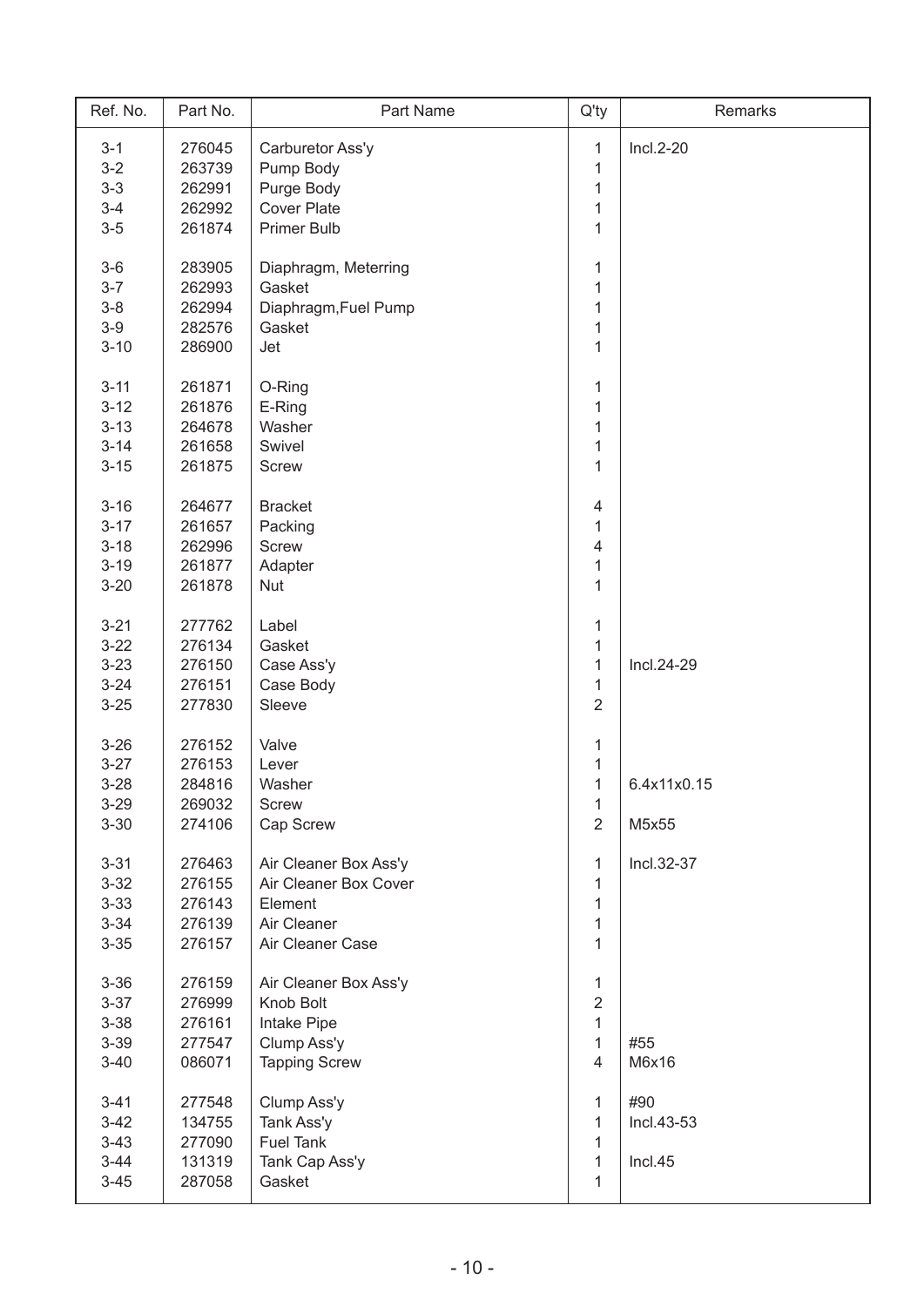3. BL9000 ENGINE (CARBURETOR, FUEL TANK)

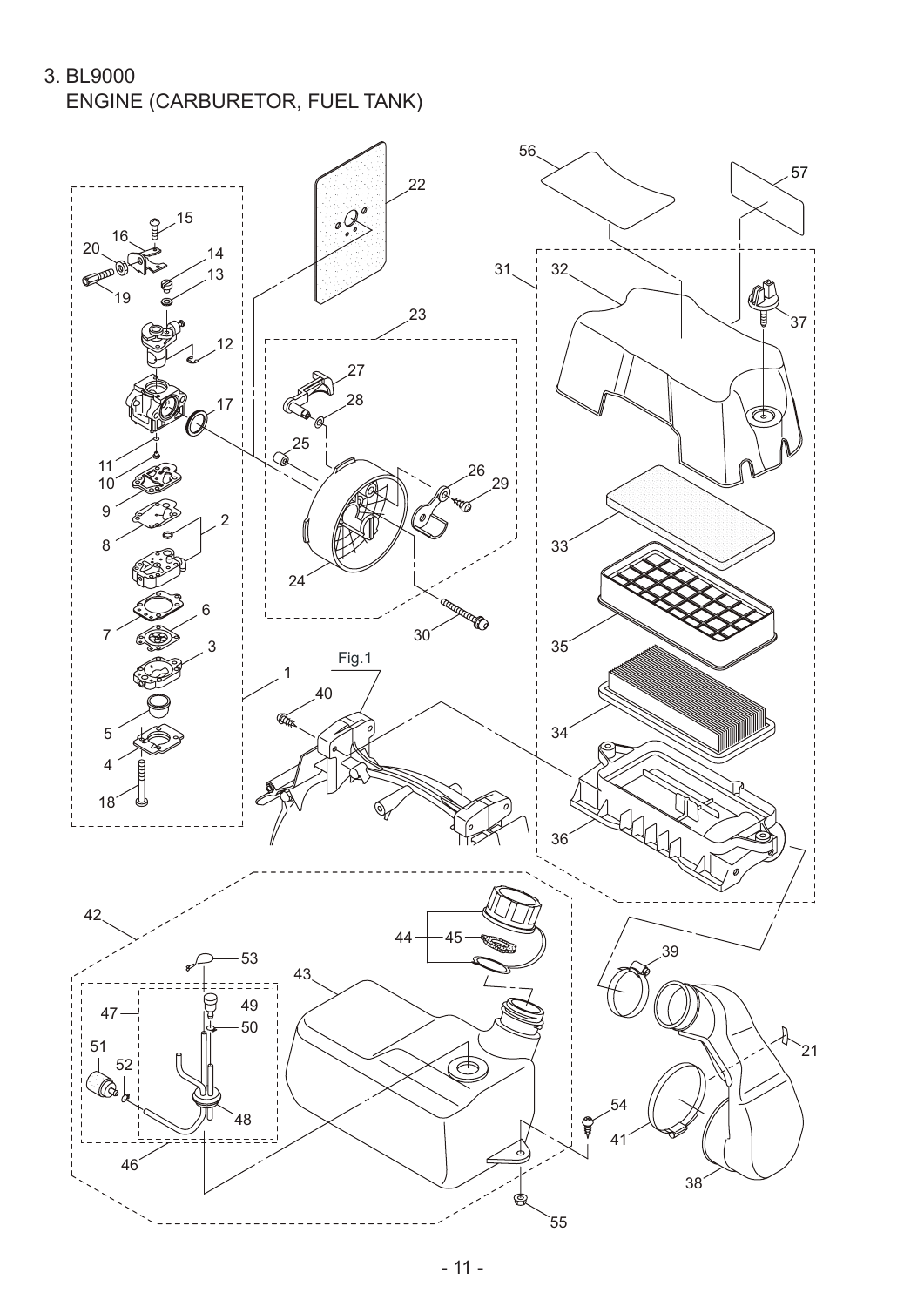| Ref. No.                                                 | Part No.                                       | Part Name                                                                        | $Q'$ ty                                                                      | Remarks                  |
|----------------------------------------------------------|------------------------------------------------|----------------------------------------------------------------------------------|------------------------------------------------------------------------------|--------------------------|
| $3 - 46$<br>$3 - 47$<br>$3 - 48$<br>$3 - 49$<br>$3 - 50$ | 276092<br>276355<br>268065<br>261590<br>261117 | Fuel Pipe Pick-up Ass'y<br>Fuel Pipe Ass'y<br>Grommet<br><b>Breather</b><br>Clip | $\mathbf{1}$<br>$\mathbf{1}$<br>$\mathbf{1}$<br>$\mathbf{1}$<br>$\mathbf{1}$ | Incl.47-52<br>Incl.48-50 |
| $3 - 51$<br>$3 - 52$<br>$3 - 53$<br>$3 - 54$<br>$3 - 55$ | 267328<br>261117<br>131328<br>127221<br>125277 | Fuel Filter Ass'y<br>Clip<br>Clamp<br>Screw<br>Nut                               | $\mathbf{1}$<br>$\mathbf{1}$<br>$\mathbf{1}$<br>$\sqrt{2}$<br>$\overline{2}$ | M6x16                    |
| $3 - 56$<br>$3 - 57$                                     | 134383<br>134479                               | Label<br>Label                                                                   | $\mathbf{1}$<br>$\mathbf{1}$                                                 | <b>BL9000</b>            |
|                                                          |                                                |                                                                                  |                                                                              |                          |
|                                                          |                                                |                                                                                  |                                                                              |                          |
|                                                          |                                                |                                                                                  |                                                                              |                          |
|                                                          |                                                |                                                                                  |                                                                              |                          |
|                                                          |                                                |                                                                                  |                                                                              |                          |
|                                                          |                                                |                                                                                  |                                                                              |                          |
|                                                          |                                                |                                                                                  |                                                                              |                          |
|                                                          |                                                |                                                                                  |                                                                              |                          |
|                                                          |                                                |                                                                                  |                                                                              |                          |
|                                                          |                                                |                                                                                  |                                                                              |                          |
|                                                          |                                                |                                                                                  |                                                                              |                          |
|                                                          |                                                |                                                                                  |                                                                              |                          |
|                                                          |                                                |                                                                                  |                                                                              |                          |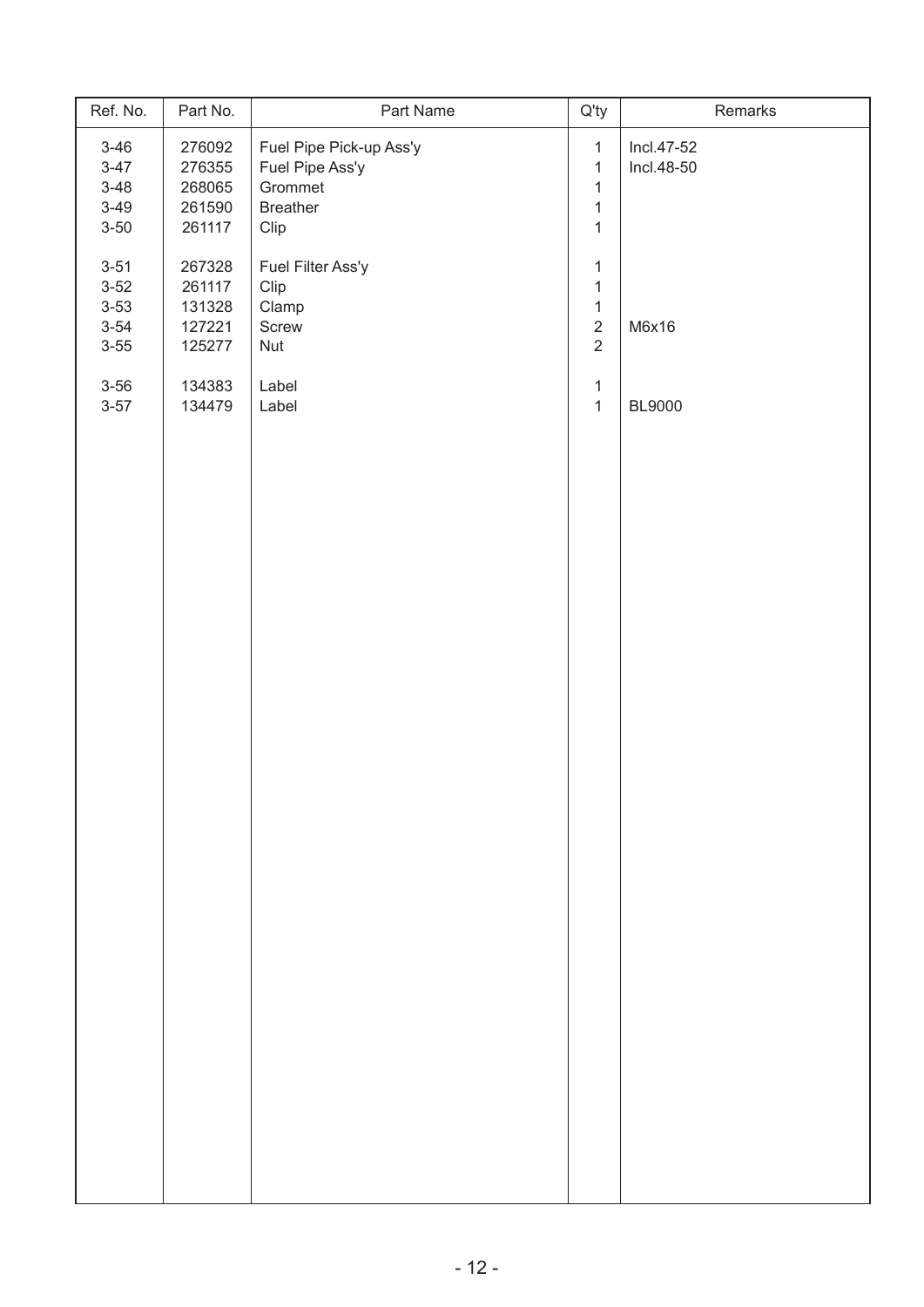4. BL9000 ACCESSORIES, OPTIONAL PARTS